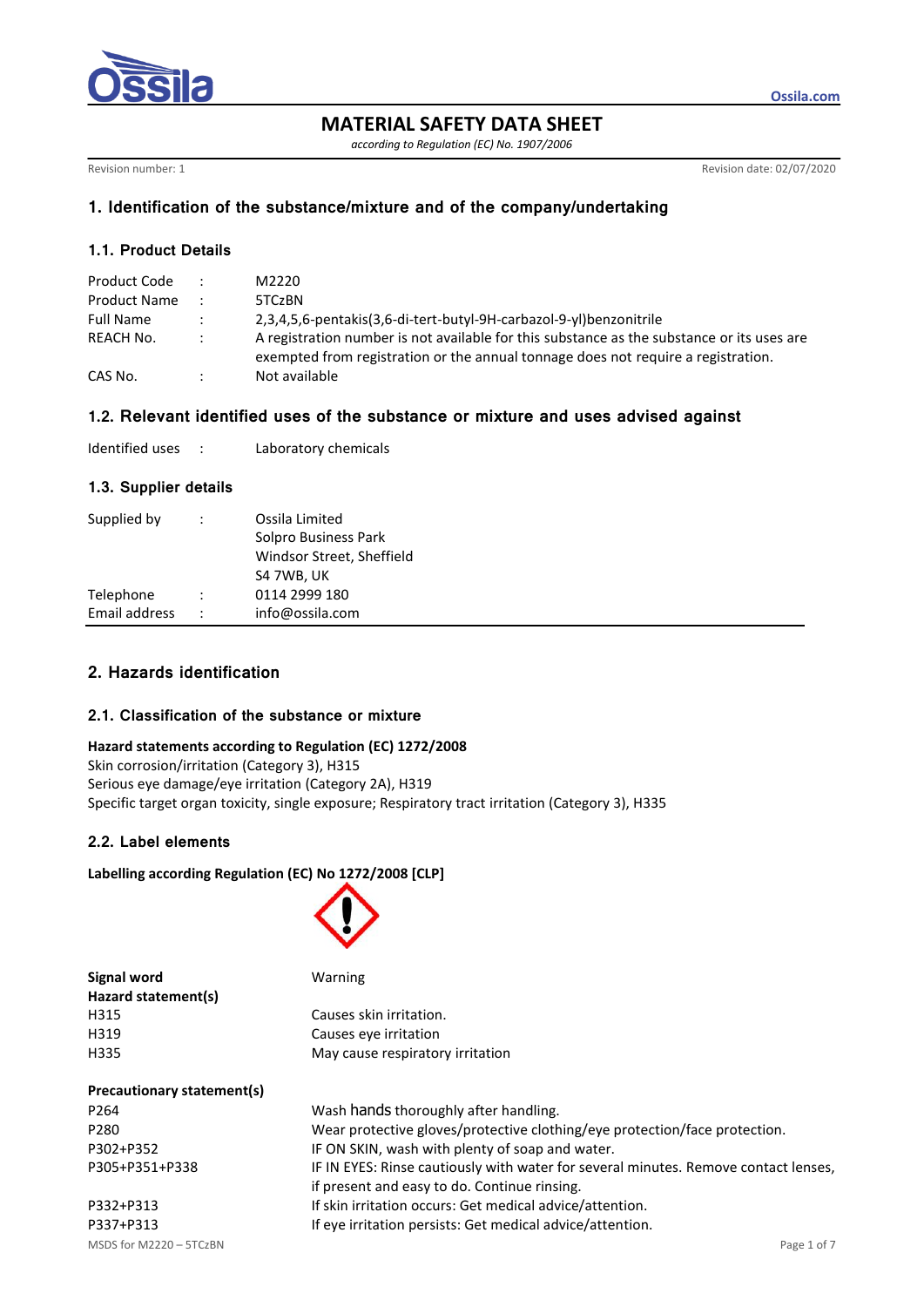P362 Take off contaminated clothing and wash before reuse.

**Supplemental information** None.

## **2.3. Other hazards**

None.

# **3. Composition/Information on ingredients**

### **3.1. Substances**

| Synonyms:        | $\bullet$<br>$\bullet$ | 2,3,4,5,6-pentakis(3,6-ditertbutyl-9H-carbazol-9-yl)benzonitrile |
|------------------|------------------------|------------------------------------------------------------------|
| Formula          |                        | C107H120N6                                                       |
| Molecular weight |                        | 1490.13 g/mol                                                    |

### **Hazardous ingredients according to Regulation (EC) No 1272/2008**

| Component                                        | CAS# | Weight %   CLP Classification                        |
|--------------------------------------------------|------|------------------------------------------------------|
| $ 2,3,4,5,6$ -pentakis $(3,6$ -di-tert-butyl-9H- | n.a. | <=100%   Skin Corr./Irrit. 3 (H31); Ser. Eye Dam. 2A |
| carbazol-9-yl)benzonitrile                       |      | (H319); STOT SE 3 (H335)                             |

# **4. First aid measures**

## **4.1. Description of first aid measures**

#### **After Inhalation**

If inhaled, remove to fresh air. If not breathing give artificial respiration. Call a physician.

#### **After skin contact**

In case of skin contact, wash with soap and flush with copious amounts of water for at least 15 minutes. Remove contaminated clothing and shoes. Call a physician.

### **After eye contact**

In case of contact with eyes, flush with copious amounts of water for at least 15 minutes. Assure adequate flushing by separating the eyelids with fingers. Call a physician.

#### **After Ingestion**

If swallowed, wash out mouth with water. Call a physician.

### **4.2. Most important symptoms and effects, both acute and delayed**

The most important known symptoms and effects are described in section 11.

### **4.3. Indication of any immediate medical attention and special treatment needed**

No data available.

# **5. Fire fighting**

### **5.1. Extinguishing media**

**Suitable extinguishing media**: Dry chemical, alcohol-resistant foam, carbon dioxide or water spray. Consult with local fire authorities before attempting large scale fire-fighting operations.

MSDS for M2220 – 5TCzBN Page 2 of 7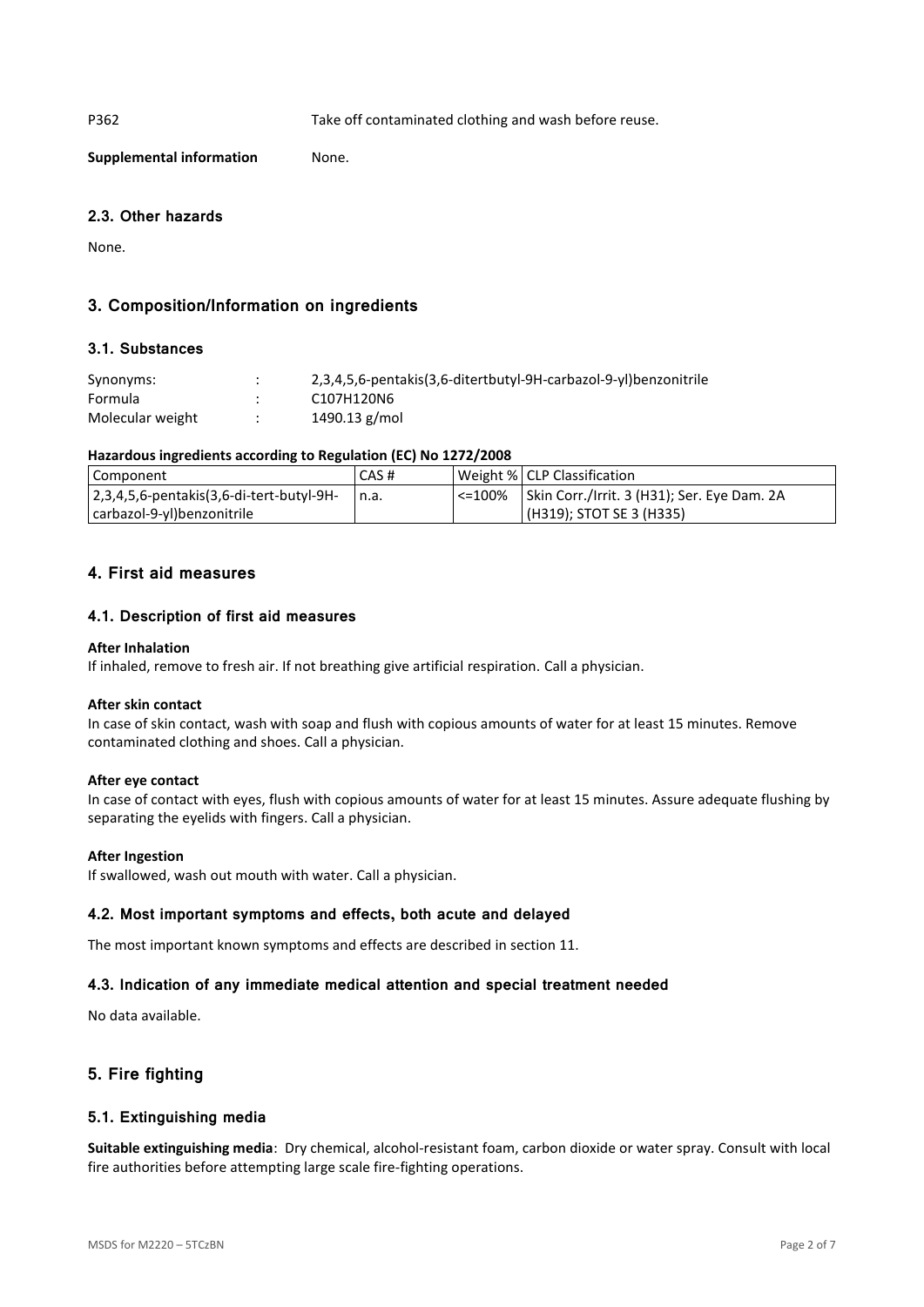### **5.2. Special hazards arising from the substance of mixture**

**Hazardous combustion products:** Carbon oxides, nitrogen oxides.

### **5.3. Advice for firefighters**

Wear a self-contained breathing apparatus if necessary. During a fire, irritating and highly toxic gases and vapours may be generated by thermal decomposition.

## **6. Accidental release measures**

#### **6.1. Personal precautions, protective equipment and emergency procedures**

Wear personal protective equipment (section 8). Avoid dust formation. Ensure room is well ventilated.

### **6.2. Environmental precautions**

Do not let product enter drains.

### **6.3. Containment and cleaning**

Contain and clean up spill if safe to do so using an electrically protected vacuum cleaner or by wet-brushing. Dispose of dry waste in closed container for proper disposal according to local regulations.

## **7. Handling and storage**

### **7.1. Precautions for safe handling**

Avoid formation of dust and aerosols. Keep away from sources of ignition and avoid the build-up of electrostatic charge. Provide exhaust ventilation in places where dust is formed.

### **7.2. Conditions for safe storage, including any incompatibilities**

Store in a cool, dry and well-ventilated place inside of a tightly sealed container. Reseal containers that have been opened and keep upright to prevent leakage.

**Quality-related information:** No data available.

### **7.3. Specific end uses**

Use in laboratories.

### **8. Exposure controls / Personal protection**

#### **8.1. Control parameters**

#### **Exposure limit sources**

Contains no substances with occupational exposure limit values.

### **Components with workplace control parameters**

None.

#### **Biological occupational exposure limits**

This product does not contain any hazardous materials with biological limits.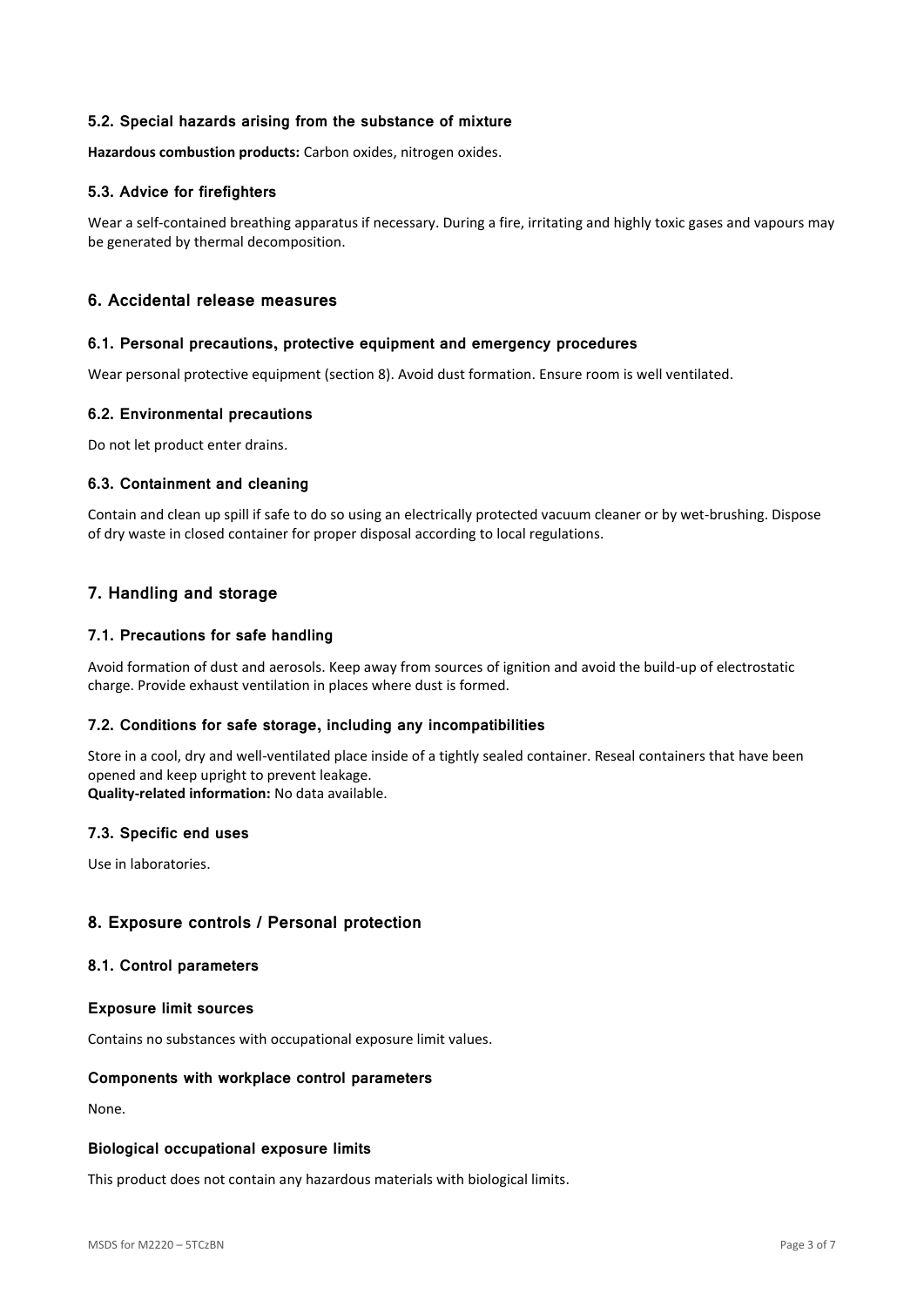## **8.2. Exposure controls**

#### **Engineering measures**

Handle in accordance with good industrial engineering/laboratory practices for hygiene and safety. Ensure eyewash stations and safety showers are close to the laboratory workstation. Ensure good general ventilation is present when handling the product.

### **Personal protective equipment**

**Eyes:** Wear safety glasses with side-shields conforming to appropriate government standards such as NOISH (US) or EN166 (EU).

**Skin**: Handle with appropriate gloves and use proper glove removal technique to avoid skin contact. Dispose of gloves in accordance with applicable laws. Wash and dry hands.

The selected protective gloves have to satisfy the specifications of EU Directive 89/686/EEC and the standard EN 374 derived from it.

**Clothing:** Wear complete suit protecting against chemicals; the type of equipment should be appropriate for the concentration and amount of dangerous substance used.

**Respirators:** Where protection from nuisance dusts is needed, use type N95 (US) or type P1 (EN 143) dust masks. Use multi-purpose combination (US) or type ABEK (EN 14387) respirator cartridges as a backup to engineering controls. Respirators should be approved under appropriate government standards such as NIOSH (US) or CEN (EU).

#### **General hygiene measures**

Wash thoroughly after handling. Wash contaminated clothing before reuse.

## **9. Physical and chemical properties**

#### **9.1. Information on basic physical and chemical properties**

| Appearance                             |   | Solid yellow powder/crystals |
|----------------------------------------|---|------------------------------|
| Odour                                  |   | No data available            |
| Odour threshold                        |   | No data available            |
| рH                                     |   | No data available            |
| Melting/freezing point                 |   | Tg = $325 °C$ (lit.)         |
| Boiling point/range                    |   | No data available            |
| Flash point                            | ٠ | No data available            |
| Evaporation rate                       |   | No data available            |
| Flammability                           |   | No data available            |
| <b>Explosive limits</b>                |   | No data available            |
| Vapour pressure                        |   | No data available            |
| Vapour density                         |   | No data available            |
| Relative density                       |   | No data available            |
| Solubility(ies)                        |   | No data available            |
| Partition coefficient: n-octanol/water |   | No data available            |
| Autoignition temperature               |   | No data available            |
| Decomposition temperature              |   | No data available            |
| Viscosity                              |   | No data available            |
| <b>Explosive properties</b>            |   | No data available            |
| Oxidising properties                   |   | No data available            |

## **9.2. Other safety information**

No data available.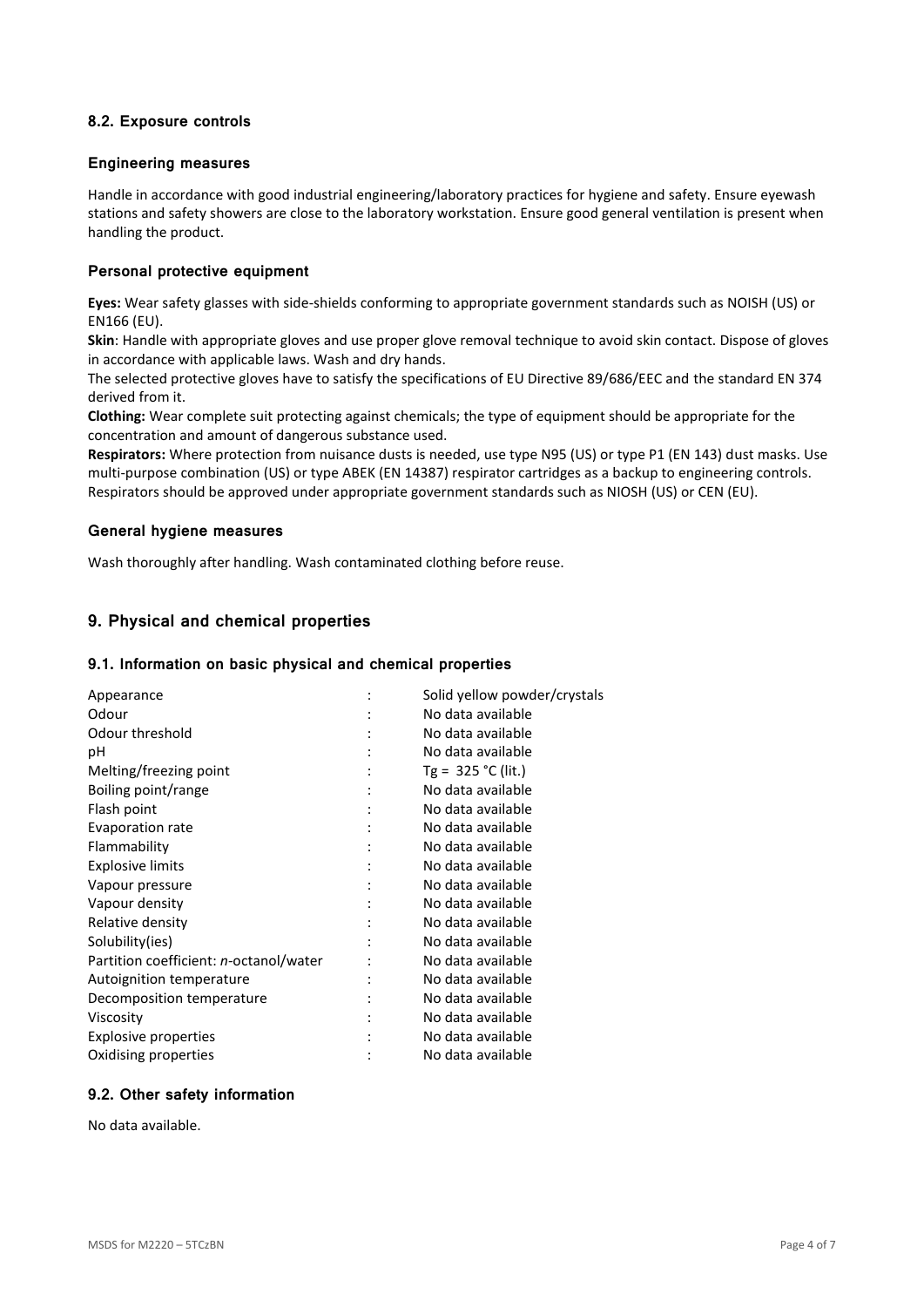# **10. Stability and reactiity**

### **10.1 Reactivity**

No data available.

## **10.2. Chemical stability**

Stable under normal temperatures and pressures under recommended storage conditions.

## **10.3. Possibility of hazardous reactions**

No data available.

### **10.4. Conditions to avoid**

No data available.

### **10.5. Incompatible materials**

Strong oxidising agents.

### **10.6. Hazardous decomposition products**

No known hazardous decomposition products.

# **11. Toxicological information**

### **11.1. Information on toxicological effects**

**Acute toxicity** No data available. **Skin corrosion/irritation** No data available. **Serious eye damage/eye irritation** No data available. **Respiratory or skin sensitization** No data available. **Germ cell mutagenicity** No data available. **Carcinogenicity** No data available. **Reproductive toxicity** No data available. **Specific target organ toxicity - single exposure** No data available. **Specific target organ toxicity - repeated exposure** No data available. **Aspiration hazard** No data available. **Routes of exposure** Eye contact, ingestion, inhalation, skin contact. **Signs and Symptoms of Exposure** Skin: inflammation (redness, swelling, itching and pain). Eyes: inflammation, tearing, impaired vision and pain. Inhalation: cough, nose and throat pain.

To the best of our knowledge, the chemical, physical, and toxicological properties have not been thoroughly investigated.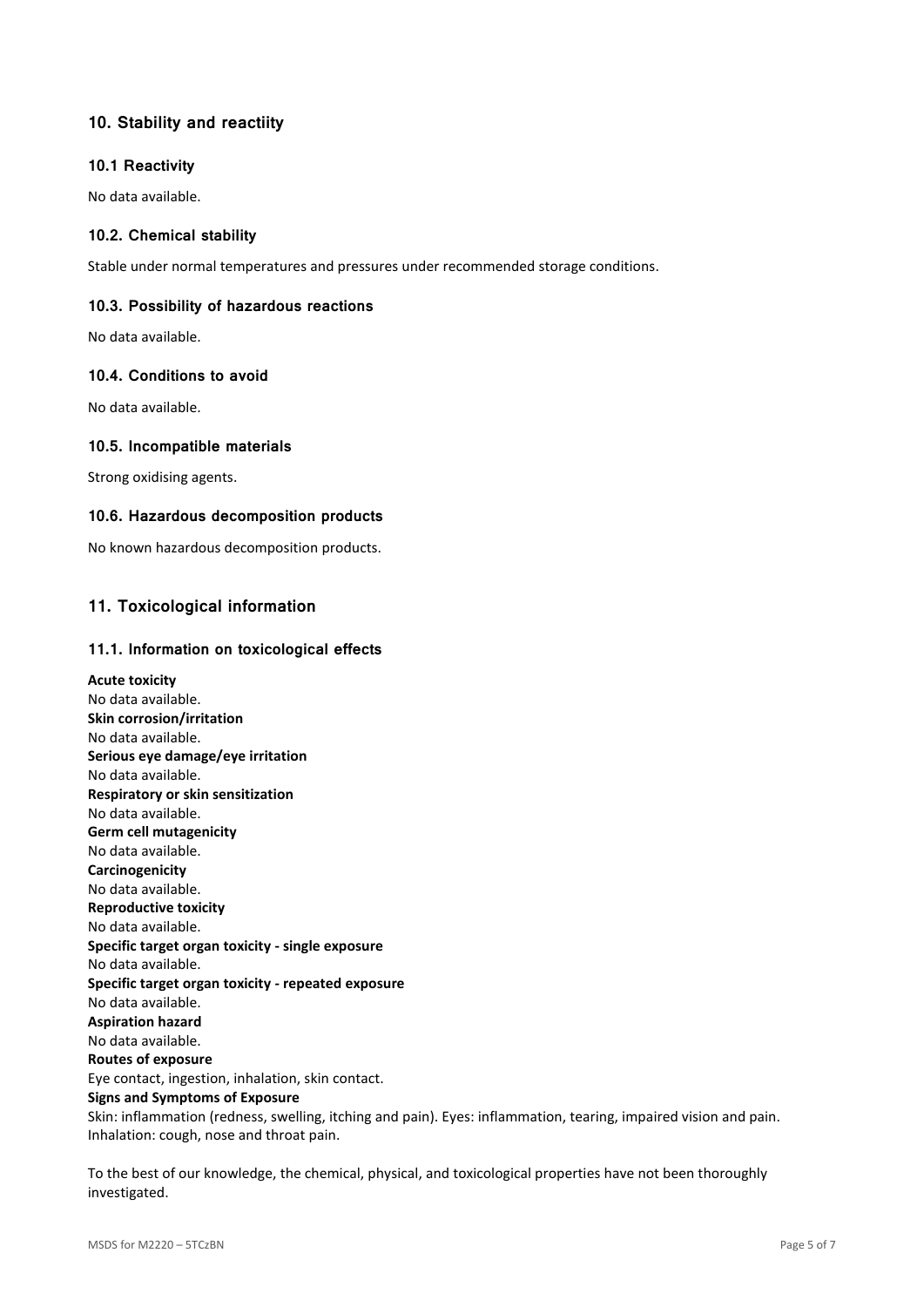# **12. Ecological information**

### **12.1. Toxicity**

No data available.

## **12.2. Persistence and degradability**

No data available.

### **12.3. Bioaccumulative potential**

No data available.

### **12.4. Mobility in soil**

No data available.

### **12.5. Results of PBT and vPvB assessment**

PBT/vPvB assessment not available as chemical safety assessment not required/not conducted.

### **12.6. Other adverse effects**

No data available.

# **13. Disposal**

### **13.1. Waste treatment methods**

#### **Product**

Burn in a chemical incinerator equipped with an afterburner and scrubber. Observe all federal, state and local environmental regulations and directives on waste and hazardous waste. Offer surplus material to a licensed professional waste disposal professional.

### **Contaminated packaging**

Dispose of as unused product.

# **14. Transport**

Non-hazardous for road, air and sea transport.

**IATA:** Not regulated as a hazardous material. **IMO:** Not regulated as a hazardous material. **RID/ADR:** Not regulated as a hazardous material.

# **15. Regulatory information**

This safety datasheet complies with the requirements of Regulation (EC) No. 1907/2006, the Registration, Evaluation, Authorisation and Restriction of Chemicals (REACH).

### **15.1 Safety, health and environmental regulations/legislation specific for the substance or mixture**

No data available.

### **15.2 Chemical safety assessment**

No chemical safety report/assessment was carried out for this product.